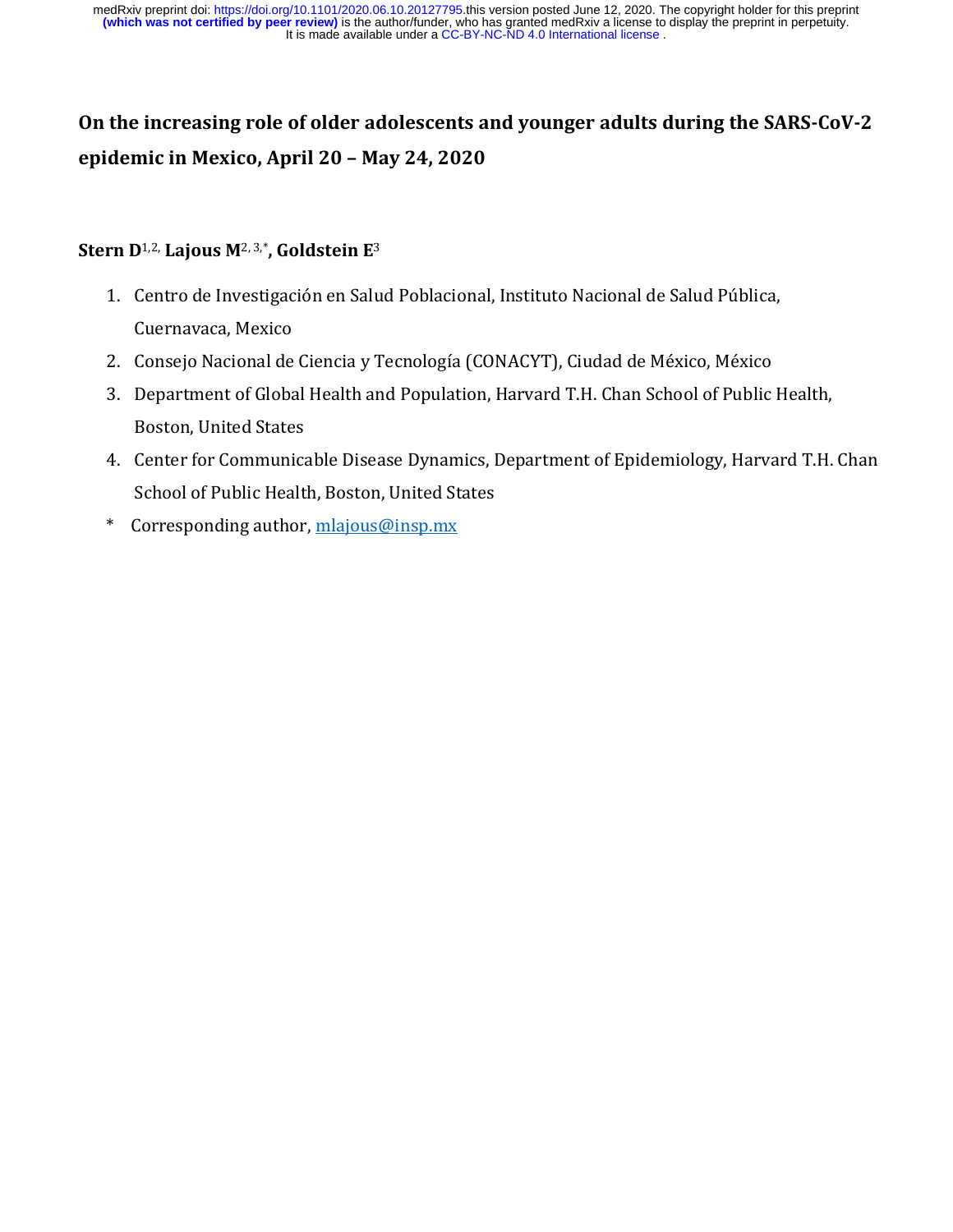# **Abstract**

**Background:** The SARS-CoV-2 epidemic in Mexico is growing, and there is uncertainty regarding the role that different age groups play in propagating the epidemic.

**Methods:** We used data on hospitalizations with confirmed SARS-CoV-2 infection from the Mexican Ministry of Health in ten 5-year age groups: 10-14through 55-59 years. For each age group g, we computed the proportion E(g) of individuals in that age group among all hospitalized cases aged 10- 59 years during the early period (between April 20 – May 3, 2020), the corresponding proportion  $L(g)$  during the later periods (May 11-24), as well as the relative risk RR(g)=  $L(g)/E(g)$ . For each pair of age groups g1,g2,  $RR(g1) > RR(g2)$  is interpreted as a relative increase in SARS-CoV-2 infections in the age group g1 compared with g2 for the later vs. early period.

**Results:** The highest RR estimates belong to persons aged 15-19 years (RR=1.93(95% CI  $(1.19,3.12)$  and 20-24 years  $(RR=1.40(1.07,1.83))$ . The RR estimates in persons aged over 30 years were significantly lower compared to persons aged 15-24 years.

**Conclusions:** Our results suggest a temporal increase in the incidence of SARS-CoV-2 infection in older adolescents and younger adults compared to other age groups. Targeted interventions, particularly public health messaging at those age groups to increase knowledge and risk awareness may be considered.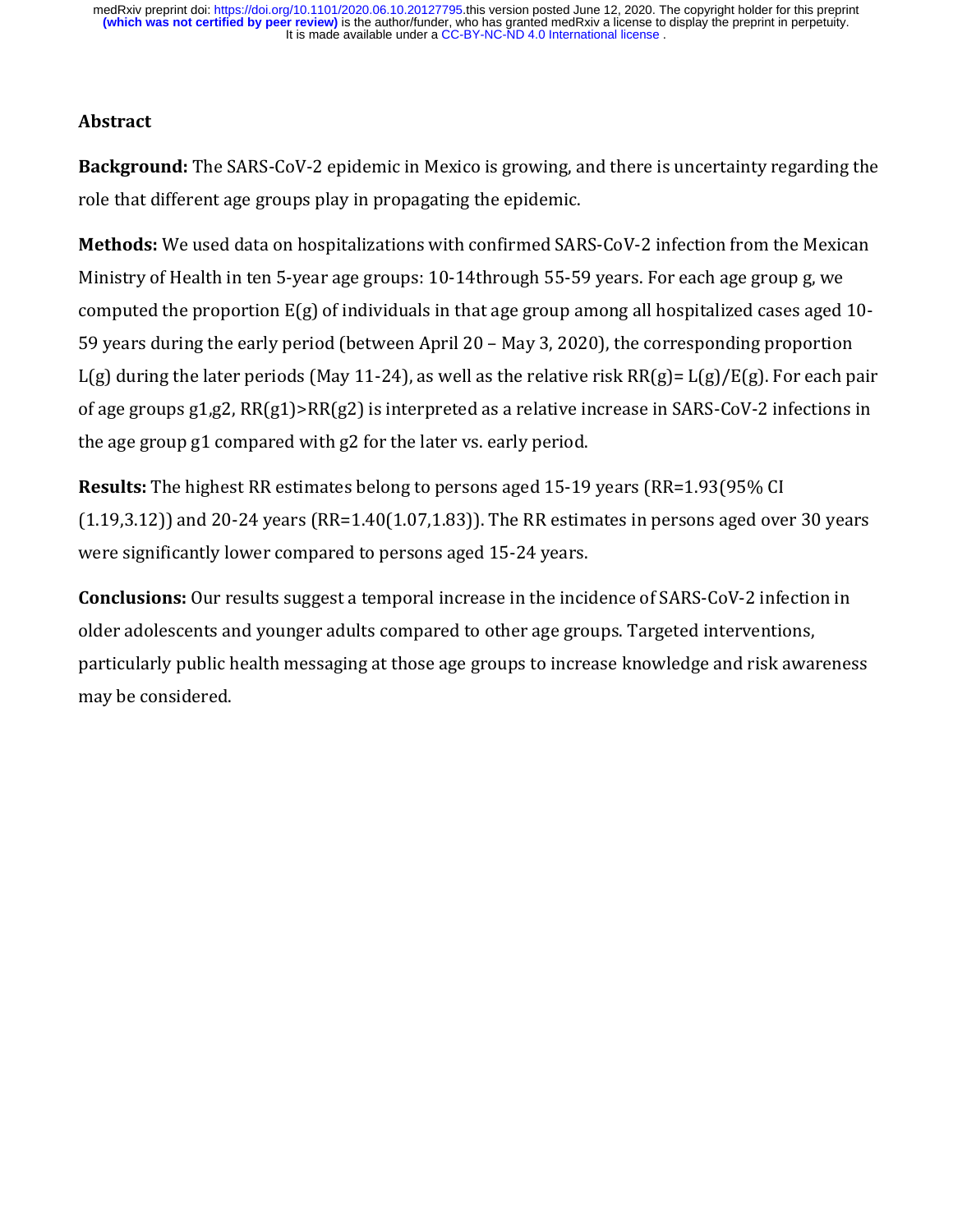#### **Introduction**

The SARS-CoV-2 epidemic in Mexico is growing, with over 120,000 cases and 14,000 deaths recorded by June 8, 2020 [1]. Mexico introduced national physical distancing measures on March 23rd which included avoiding the presence high-risk individuals in the workplace and public areas, closing schools and non-essential businesses, limiting government activities to fundamental functions, and a ban on public gathering of more than 100 persons [2]. On March 31<sup>st</sup>, the maximum for public gatherings was reduced to 50 and a call was made for a national shelter-in-place until May 30th [3].

Under the current physical distancing measures implemented in Mexico, mixing patterns for individuals in different age groups may be quite different compared to regular mixing patterns, both in terms of the overall reduction in mixing, as well as the relative reduction in mixing for different age groups, as it was the case in other countries [4,5]. Also, similar to other low- and middle-income countries, a sizeable proportion of Mexico's population are relatively young informal workers who live from day to day for whom shelter-in-place policies may represent a significant economic burden. Overall, it is unknown what age groups play the leading role in propagating the epidemic in Mexico. Serological studies in different regions in England, as well as in a German town suggest that the highest rates of infection belong to older adolescents and younger adults [6,7], while a serological study in Belgium suggests that persons aged 20-30 years have the highest seroprevalence estimate in persons under the age of 80 years [8] (with the oldest individuals likely affected by outbreaks in long-term care facilities). We also note that the relative role of younger adults and older adolescents during the SARS-CoV-2 epidemic in Germany increased following the introduction of physical distancing measures [9]. In Geneva, Switzerland, a study involving repeated serology found that the rate of infection in persons aged over 50 years was significantly lower than in younger age groups, with the highest point estimate for infection rates belonging to persons aged 20-49 years [10]. On the other hand, a serological study in New York state found similar rates of infection in different age groups of adults [11]. A serological study in Spain showed higher rates of infection in older individuals compared to younger ones [12]; at the same time, the rates in Spain might have been affected by the substantial prevalence of multi-generational families, and by the fact that non-essential worker were allowed to work during the first phase of the lockdown, with employment rates in middle-age adults being quite higher than in younger ones.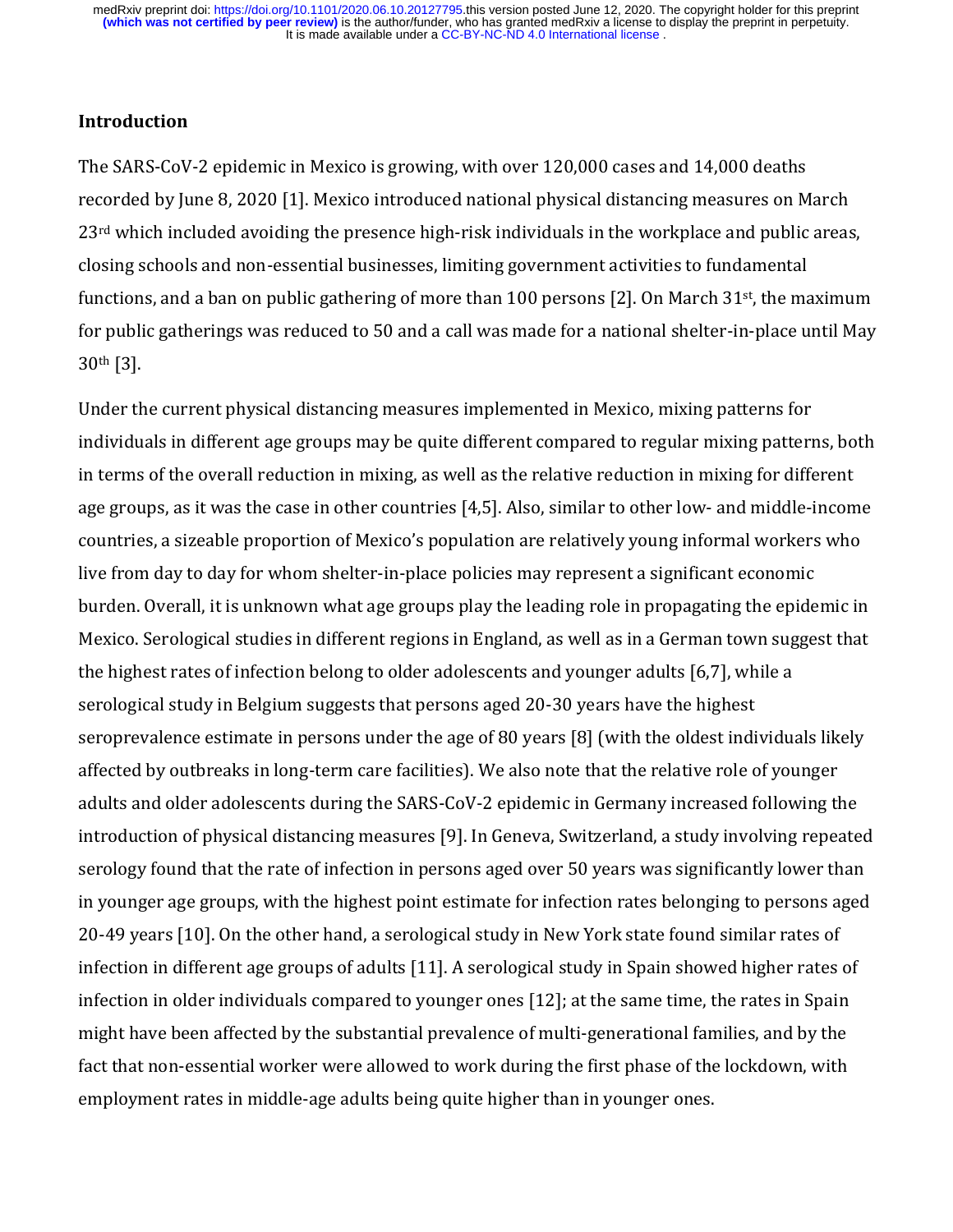The role of different age groups may change during the course of an epidemic due to changing mixing patterns, including changes that take place when physical distancing measures are present due to fatigue and other factors. Here, we estimate temporal changes in SARS-CoV-2 incidence by age group between April 20 – May 24 in Mexico. We applied the methodology developed earlier [9,13,14] to assess the changes in the role of different age groups of individuals between the age of 10-59 years during the epidemic. We used data on hospitalized cases in different age groups with laboratory confirmed SARS-CoV-2 infection to minimize the effect of temporal changes in caseascertainment. The goal was to assess whether the role of certain age groups was increasing during the more recent stages of the epidemic, with such information could aid in targeted public health messaging directed at certain age groups.

#### **Methods**

We used publicly available database from Mexico's Ministry of Health on hospitalized cases in different age groups with laboratory confirmed SARS-CoV-2 infection. The dataset used for this analysis was downloaded on June 8, 2020. Since we used publicly available data no informed consent sought.

We applied a previously described procedure [9,13,14] to quantify time-varying changes in the proportion of a given age group among confirmed SARS-CoV-2 hospitalizations. We selected the early period to be April 20- May 3 because the earlier numbers of cases in certain age groups were limited and may have rendered our estimates unstable. For the later period we chose May 11-24 because there was a lag in reporting test results, with the more recent time period not included. We included laboratory confirmed hospitalizations in ten 5-year age groups: 10-14 years through 55-59 years. We excluded non-hospitalized cases because testing for non-severe COVID-19 may have changed over time for different age groups. Older adults were not included in the analysis because of potential temporal changes in ascertainment, as well as presence of some hospitalizations stemming from infections that do not reflect community transmission (e.g. infections in long-term care facilities , with rates of infection in those facilities being quite higher than in the corresponding age groups in the community). We excluded children aged under 10 years for two reasons. First, ascertainment of infection in those age groups might have changed with time as more severe episodes in younger children appeared as the epidemic progressed. Additionally, there is evidence that susceptibility to infection in young children is quite lower compared to older age groups ([2], as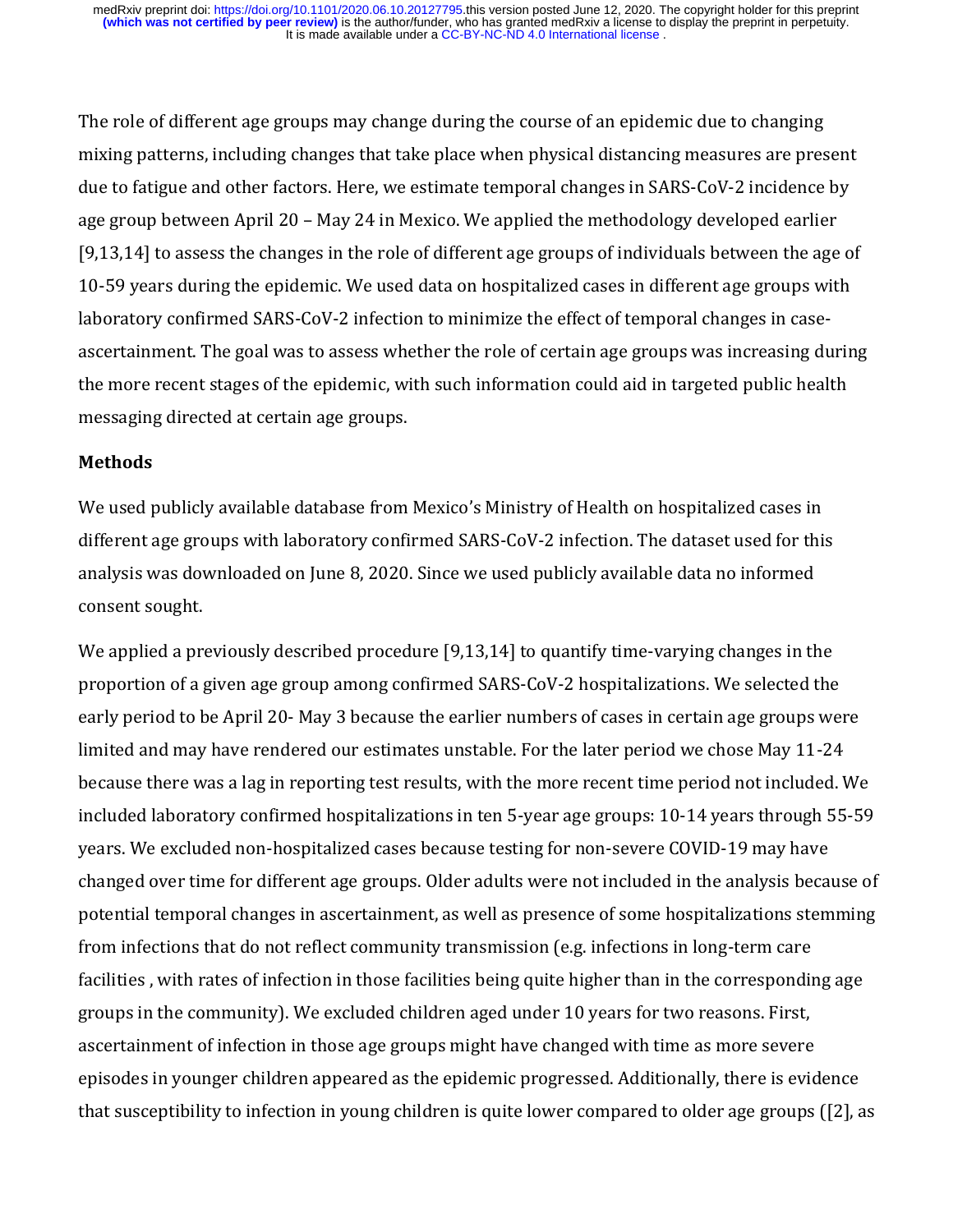well as Tables 4 and 5 in [15]), and those children are unlikely to play a significant role in the progression of the epidemic.

We calculated the proportion of cases in each age group during the early period. Then, we calculated the corresponding proportions per age group for the later period and estimated a relative risk statistic for cases being in the later relative to the early period. Specifically, for each age group *g*, let *E(g)* be the number of hospitalization with confirmed SARS-CoV-2 infection in age group *g* during the earlier period, and *L(g)* be the corresponding number during the later period. The relative risk (RR) statistic is

$$
RR(g) = \frac{L(g)}{\sum_{h} L(h)} / \frac{E(g)}{\sum_{h} E(h)}
$$
(1)

The logarithm ln(*RR*(*g*)) of the RR(*g)* is approximately normally distributed [16] with the standard error:

$$
SE = \sqrt{\frac{1}{L(g)} + \frac{1}{E(g)} - \frac{1}{\sum_{h} L(h)} - \frac{1}{\sum_{h} E(h)}}\tag{2}
$$

For each pair of age groups, the proportion ratios for those age groups are compared using the odds ratio statistic described in the Supporting Information.

#### **Results**

Table 1 shows the number of hospitalizations with confirmed SARS-CoV-2 infection in the different age groups (10-14 through 55-59 years) for the early period (April 20-May 3) and the late period (May 11-24), as well as the corresponding estimates of the RR statistic (eqs. 1,2). The highest RR estimates belong to persons aged 15-19 years (RR=1.93 (95% CI (1.19,3.12)) and 20-24 years (RR=1.40(1.07,1.83)). The RR estimates in persons aged over 30 years were significantly lower compared to persons aged 15-24 years (Supporting Information).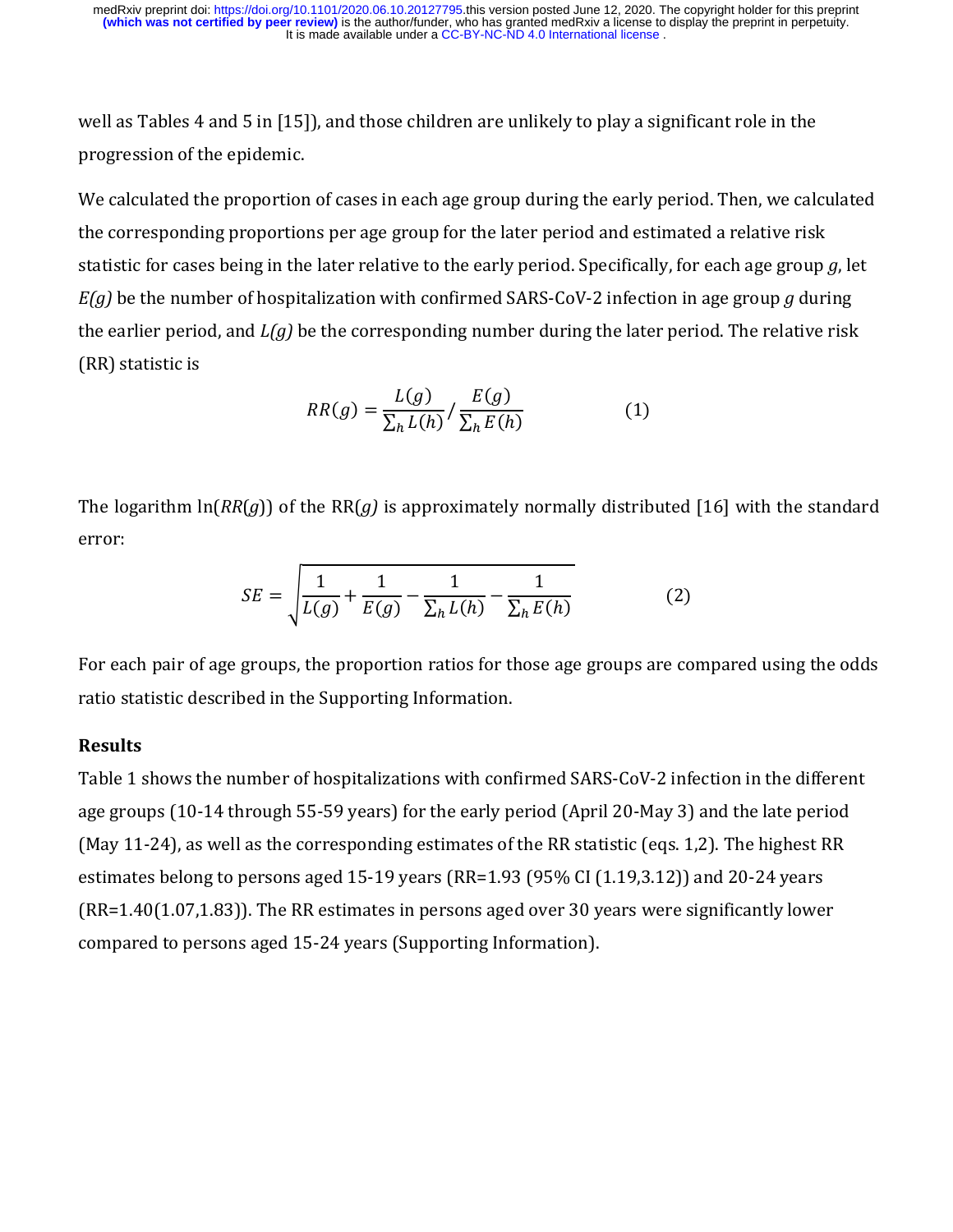# **Table 1. Number of SARS-CoV-2 hospitalizations in different age groups during different time periods, and the estimates of the RR statistic.**

| Age       | Early period       | Late period   | RR (95% CI)      |
|-----------|--------------------|---------------|------------------|
| Group,    | $(April 20-May 3)$ | $(May 11-24)$ |                  |
| years     |                    |               |                  |
| $10 - 14$ | 17                 | 23            | 1.03(0.55, 1.93) |
| $15 - 19$ | 23                 | 58            | 1.93(1.19,3.12)  |
| $20 - 24$ | 84                 | 154           | 1.40(1.07, 1.83) |
| $25 - 29$ | 248                | 344           | 1.06(0.9, 1.25)  |
| $30 - 34$ | 419                | 544           | 0.99(0.87, 1.13) |
| $35 - 39$ | 568                | 738           | 0.99(0.89, 1.11) |
| $40 - 44$ | 773                | 1014          | 1(0.91, 1.1)     |
| $45 - 49$ | 1068               | 1337          | 0.96(0.88, 1.04) |
| 50-54     | 1155               | 1473          | 0.97(0.9, 1.05)  |
| 55-59     | 1162               | 1541          | 1.01(0.94, 1.09) |

**Table 1:** Number of hospitalizations with confirmed SARS-CoV-2 infection in the different age groups (10-14 through 55-59 years) for the early period (April 20-May 3) and the late period (May 11-24), as well as the corresponding estimates of the RR statistic (equations. 1,2).

#### **Discussion**

The SARS-CoV-2 epidemic in Mexico is growing as of early June, 2020, and it is unknown what age groups contribute the most to the spread of infection in the community. In this paper, we apply the previously developed methodology [9,13,14] to study the changing roles of different age groups between April 20 and May 24, 2020. We estimate that the greatest relative increase in the incidence of infection belongs to persons aged 15-24 years. We note that the largest increase in the relative role for the different age groups following the introduction of physical distancing measures during the SARS-CoV-2 epidemic in Germany also belonged to persons aged 15-24 years [9], with high rates of infection in those age groups also estimated in [6-8]. Those results may help inform mitigation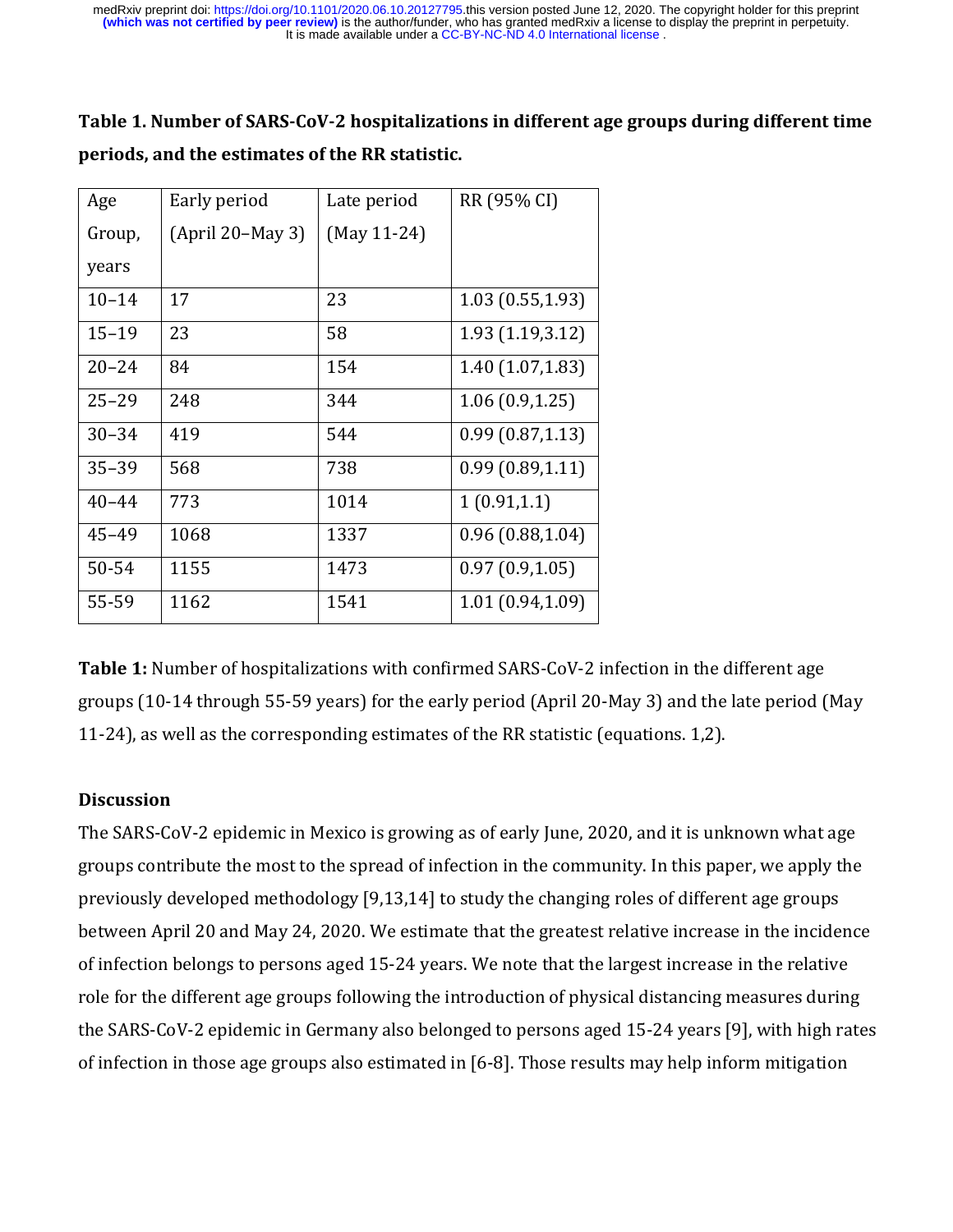efforts, including the spread of awareness targeted at older adolescents and younger adults in Mexico.

We note that the causes behind the relative increase in the incidence of SARS-CoV-2 infection in older adolescents and younger adults in Mexico are uncertain. Two potential explanations behind that increase are (i) the need for persons, in particular young informal workers to return to work due to increasing economic burden of physical distancing measures; (ii) fatigue related to adherence to the physical distancing measures, resulting in progressively lesser adherence. Other explanations, such as changing social responsibilities and increased use of public transportation may also apply, and further work is needed to understand those issues to better inform future mitigation efforts.

Another limitation of our results is related to case ascertainment, namely potential temporal changes in the relation between the incidence of SARS-CoV-2 infection and the rates of hospitalizations with confirmed SARS-CoV-2 infection in the different age groups. We restricted the analysis to hospitalized cases rather than all confirmed COVID-19 cases in the community because changes in healthcare seeking behavior (e.g for ambulatory visits), and changes in testing in the outpatient setting might affect the relation between the incidence of SARS-CoV-2 infection and the rates of detected COVID-19 cases. However, such temporal changes are much less likely for hospitalized cases, with uniform guidelines for testing hospitalized cases applied in Mexico, and low likelihood of mild cases resulting in hospitalization during certain time periods. While disproportional increases in hospitalizations in healthcare works might have taken place with the surge in cases during the more recent weeks, persons aged 15-24 years are under-represented among healthcare workers compared to older age groups of adults, so this phenomenon is likely to have biased the relative risk estimates in persons aged 15-24 years downward.

We believe that despite those limitations, our results suggest that the role of younger adults and older adolescents in propagating the SARS-CoV-2 epidemic in Mexico was growing between April 20 and May 24, 2020. Mitigation efforts aimed at those age groups, including spread of awareness may be considered to stem the increase of COVID-19 incidence in the community in Mexico.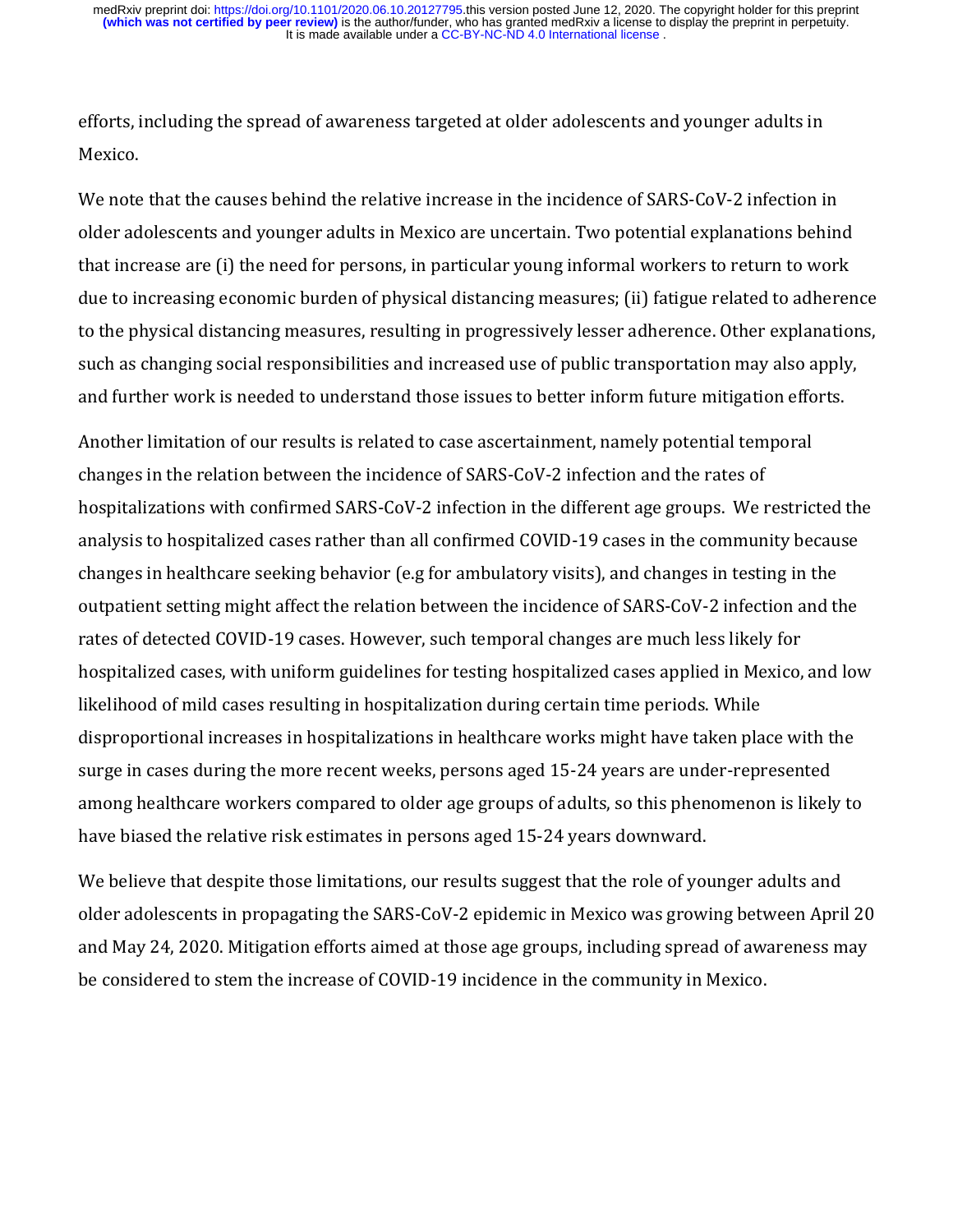**Acknowledgement:** We thank Tonatiuh Barrientos and Hector Lamadrid of the Instituto Nacional de Salud Pública and Ruy-López Ridaura of the Mexican Ministry of Health who provided feedback on the results.

# **References**

[1] Gobierno de Mexico. Comunicado Técnico Diario COVID-19 MÉXICO. June 8, 2020. Available from:

[https://www.gob.mx/cms/uploads/attachment/file/556504/Comunicado\\_Tecnico\\_Diario\\_COVID-](https://www.gob.mx/cms/uploads/attachment/file/556504/Comunicado_Tecnico_Diario_COVID-19_2020.06.08.pdf)[19\\_2020.06.08.pdf](https://www.gob.mx/cms/uploads/attachment/file/556504/Comunicado_Tecnico_Diario_COVID-19_2020.06.08.pdf)

[2] SEGOB. Secretaria De Gobernacion. Diario Oficial da la Federacion. 24/03/2020. Available from: [https://www.dof.gob.mx/nota\\_detalle.php?codigo=5590339&fecha=24/03/2020](https://www.dof.gob.mx/nota_detalle.php?codigo=5590339&fecha=24/03/2020)

[3] SEGOB. Secretaria De Gobernacion. Diario Oficial da la Federacion. 31/03/2020. Available from: [https://www.dof.gob.mx/nota\\_detalle.php?codigo=5590914&fecha=31/03/2020](https://www.dof.gob.mx/nota_detalle.php?codigo=5590914&fecha=31/03/2020)

[4] Zhang J, Litvinova M, Liang Y, Wang Y, Wang W, Zhao S, et al. Changes in contact patterns shape the dynamics of the COVID-19 outbreak in China. Science. 2020. pii: eabb8001. doi:

10.1126/science.abb8001

[5] Backer JA, Mollema L, Klinkenberg D, van der Klis F, de Melker G, van den Hof S, Wallinga J. The impact of physical distancing measures against COVID-19 transmission on contacts and mixing patterns in the Netherlands: repeated cross-sectional surveys. 2020. Available from: <https://www.medrxiv.org/content/10.1101/2020.05.18.20101501v1.full.pdf>

[6] Public Health England. Sero-surveillance of COVID-19. May 21, 2020. Available from: [https://www.gov.uk/government/publications/national-covid-19-surveillance-reports/sero](https://www.gov.uk/government/publications/national-covid-19-surveillance-reports/sero-surveillance-of-covid-19)[surveillance-of-covid-19](https://www.gov.uk/government/publications/national-covid-19-surveillance-reports/sero-surveillance-of-covid-19)

[7] Streeck H, Schulte B, Kümmerer BM, Richter E, Höller T, Fuhrmann C, et al. Infection fatality rate of SARS-CoV-2 infection in a German community with a super-spreading event. (2020). Available from:

https://www.ukbonn.de/C12582D3002FD21D/vwLookupDownloads/Streeck et al Infection fatali ty rate of SARS CoV 2 infection2.pdf/\$FILE/Streeck et al Infection fatality rate of SARS CoV 2 in [fection2.pdf](https://www.ukbonn.de/C12582D3002FD21D/vwLookupDownloads/Streeck_et_al_Infection_fatality_rate_of_SARS_CoV_2_infection2.pdf/$FILE/Streeck_et_al_Infection_fatality_rate_of_SARS_CoV_2_infection2.pdf)